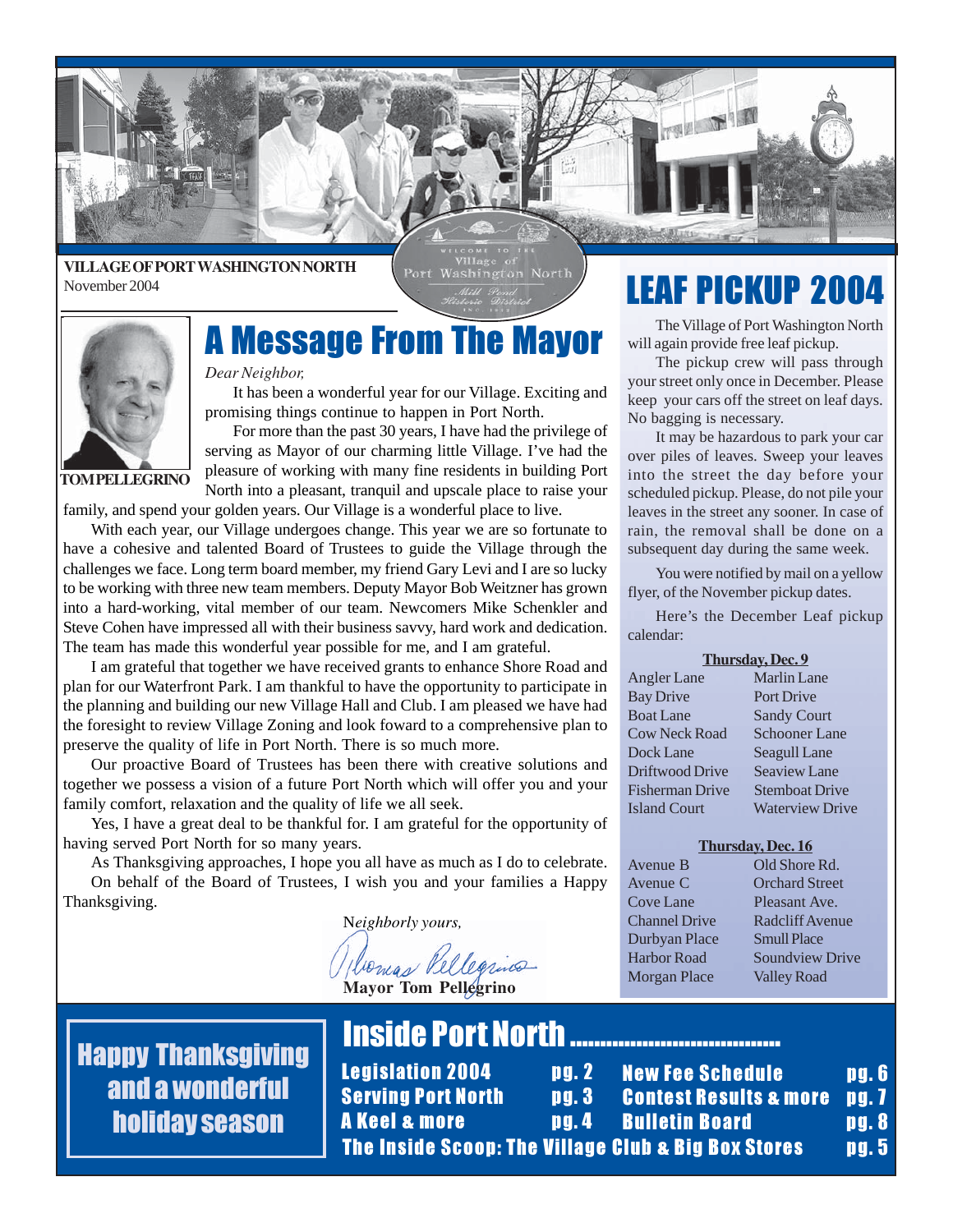#### Port Washington North



**The Port Washington North Board of Trustees at the Village's annual meeting, (left to right): Steve Cohen, Michael Schenkler, Mayor Tom Pellegrino, Gary Levi, Bob Weitzner.**

### Legislating On Behalf Of The Residents Of Port North

### **By Michael Schenkler**

The role of the Board of Trustees goes far beyond the approval and implementation of an annual budget and the passing of laws.

Crisis management, involvement with grants, development, zoning and projects like the Village Club keep an overworked Board very busy.

But as a major part of its responsibility, the Board does legislate. So we present, for your perusal, a brief description of the Port Washington North Local Laws passed this year beginning April, 2004.

#### √ **Local Law 1 of 2004 – Repealing Chapter 107, Historic District, of the Code of the Village of Port Washington North**

At the request of the residents of the Historic District who originally requested the District, it was repealed.

√ **Local Law 2 of 2004 – Amending Section 143-18, Responsibility for Sidewalk Maintenance, Snow, Ice and Debris Removal, of the Code of the Village of Port Washington North**

Strengthened enforcement procedures enabling the Village to have safe and clean streets.

√ **Local Law 3 of 2004 – Amending Article 11, Delco Plaza Shopping Center,**

**of Chapter 121, Parking of the Code of the Village of Port Washington North, to Include the new Stop and Shop Shopping Center Parking Lot**

At the request of Delco and Stop & Shop, this Law enabled the PWPD to enforce traffic laws in the new parking lot.

√ **Local Law 4 of 2004 – Amending Certain Fee Provisions of the Code of the Village of Port Washington North**

A long-overdue, comprehensive update of the Port North building fee schedule was completed and enacted. (See page 6).

The following series of Laws were all designed to maintain the quality of life and tranquility of Port North:

### √ **Local Law 5 of 2004 – Amend the Zoning Provisions of the Code of the Village of Port Washington North with regard to Food Establishments**

Provided that food establishments were no longer automatically permitted in the Business District and now require a Conditional Use permit granted by the BZA.

√ **Local Law 6 of 2004 – Restricting the Location of Fast Food Restaurants, Fast Food Convenience Stores, and Fast Service Stores within the Village of Port**

#### **Washington North**

Required a setback of 150 feet from Shore Road for all fast food restaurants, convenience stores or fast service stores.

√ **Local Law 7 of 2004 – Amending Chapter 143, Streets and Sidewalks, of the Code of the Village of Port Washington North, to Prohibit the Use of Streets for Commercial Purposes**

Further limited commercial parking in the Village.

√ **Local Law 8 of 2004 – Providing that All Permitted Food Establishments within the Village of Port Washington North Require Conditional Use Permits from the Board of Appeals**

Extended the conditional use permit requirements for food establishments to other all applicable zones.

√ **Local Law 9 of 2004 – Amending Certain Provisions of Article XI, Industrial District, of Chapter 176, Zoning, of the Code of the Village of Port Washington North**

Prohibited retail, wholesale and distribution centers in the Industrial Zone.

The entire Village Code can be found by clicking on "Village Code" in the upper right hand side of our Web site home page: **www.portwashingtonnorth.org**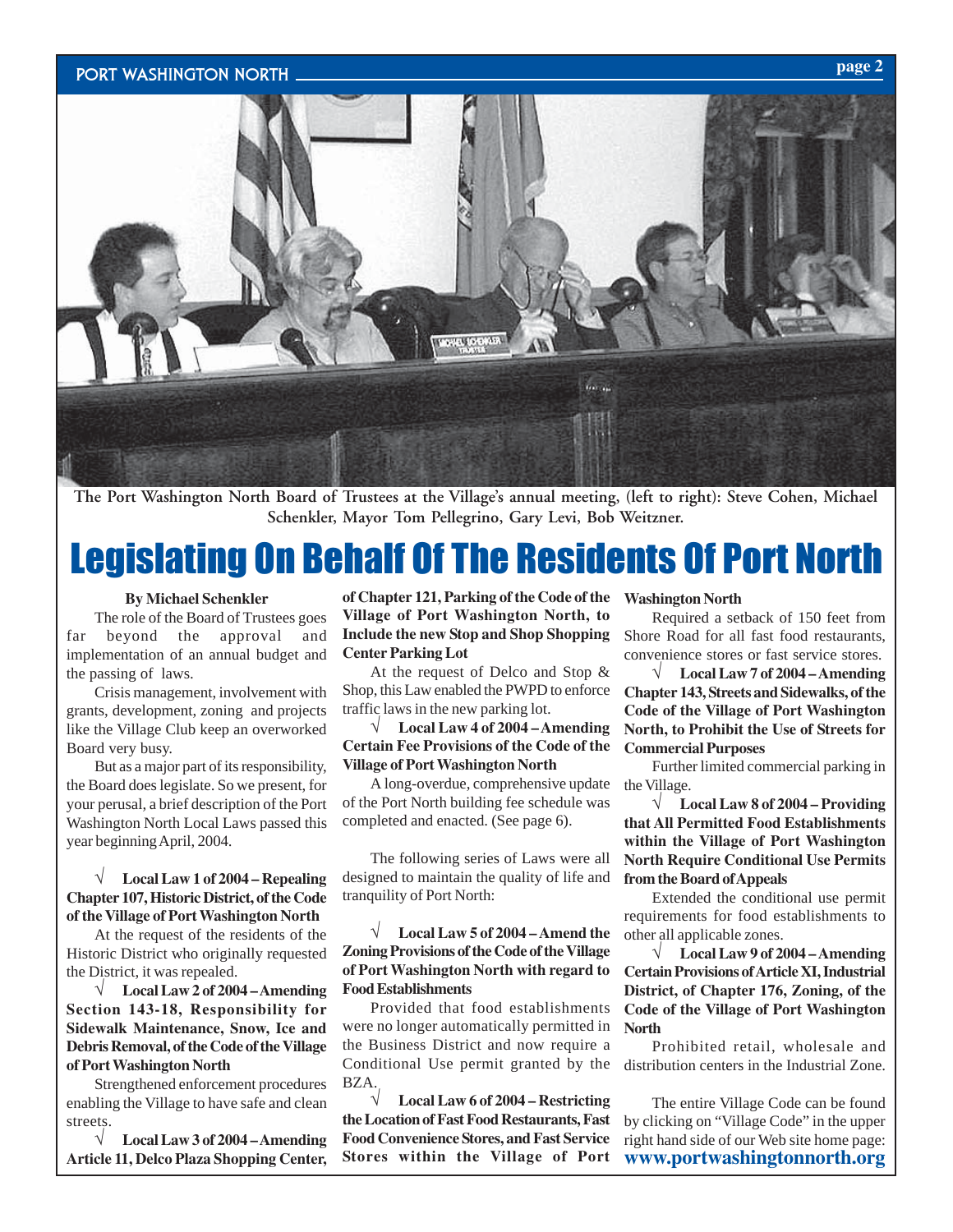### Port Washington North



### **Meet the VillageTreasurer: GEORGE STACK**

As Treasurer for the Village, George is the budget officer and chief fiscal officer. He



maintains the Village's books and reports regularly to the Board of Trustees. As budget officer, he develops the Village's annual operating budget and assures that the budget remains in balance at all times and all receipts and

**George Stack**

expenditures are properly classified in conformance with a uniform system prescribed by the State. In addition, he is entrusted with safeguarding and reporting on all Village funds, assuring that all monies are placed only in authorized depositories. He prepares the payroll and pays all bills. He provides the Board of Trustees with a monthly abstract of audited vouchers and presents it at the Village's regular monthly meeting. He tracks reimbursable expenditures incurred by the Village pertaining to applications before the planning and zoning boards. He bills the applicants and provides summaries to the Board of Trustees.

George has seventeen years of accounting experience including both private industry and municipal (fund) accounting. He is a *summa cum laude* graduate of Marquette University where he studied Accounting and Economics. He ranked second in his graduating class and received the faculty award for outstanding student majoring in economics. He taught economics at the University of Wisconsin – Platteville for one year before receiving a graduate fellowship from the University of Pennsylvania. There, he studied moral philosophy & ethics in the analytical tradition for six years.

### **Meet the Deputy Clerk: LINDA KROPACEK**

Born and raised in Port Washington, Linda attended the Port Washington Public Schools. She was married in 1981 to Rob Kropacek, also a Port Washington native. They have two children, Bobby, 19, and Lauren, 18. Linda has been the Port North Deputy Clerk for five years. Prior to that, she was the Deputy Clerk Treasurer for the Village of Great Neck Estates, and was the Court Clerk for the Village of Manorhaven.

The Deputy Clerk assists the Village Clerk in the daily operations of the Village. She serves as the Secretary to the Building Department, processing building permit applications and handling all the Building Department's correspondence. She is also the

**Linda Kropacek**

Secretary to the Board of Appeals and the Planning Board, assisting applicants and processing applications. Linda attends and coordinate all of their meetings.

To keep her busy Linda is also the Assistant to the Treasurer, making bank deposit, transfers and any assistance required. She can be found at the office handling telephone inquires and assisting the public. She also finds time to prepare the tax bills and process the mail.

### **Meet the Village Attorney: STEPHEN LIMMER**

The Village Attorney acts as general counsel to the Village. He is called upon on almost a daily basis to assist the officials and employees of the Village with legal questions that arise

in the normal operations of the Village with regard to such things as interpretations of the Village Code, freedom of information requests, review of contracts, and proposed legislation. In addition, the office of the Village Attorney attends the meetings of the Village's Board of Trustees, Zoning Board of Appeals, and Planning Board, and assists those boards with their legal questions and in the drafting of resolutions and decisions. The Village Attorney ae thwit deas prsecuttociae serficsk forviolrations of the Village Cods. The  $231.7(V)4963(i1lag \cdot 72.7($ illagessiice1973s and hse servds as the Villagf

**Stephen Limmer**

Attorneyssiice1986, osucreetinghsiseparnrer, Cual assistingStlepeee, fdomhsis offic,ysishsiseparanre Charitop her Prior Prior Prior Prior Prior Prior Prior Prior Prior Prior Prior Prior Prior Prior Prior Prior Prior Prior Prior Prior Prior Prior Prior Prior Prior Prior Pr Appeals and the Planning Board, and is structured by  $\mathbb{R}$ 

,(Chari'prsecuttod in theDritricte Cours.

**Palma Torrisi**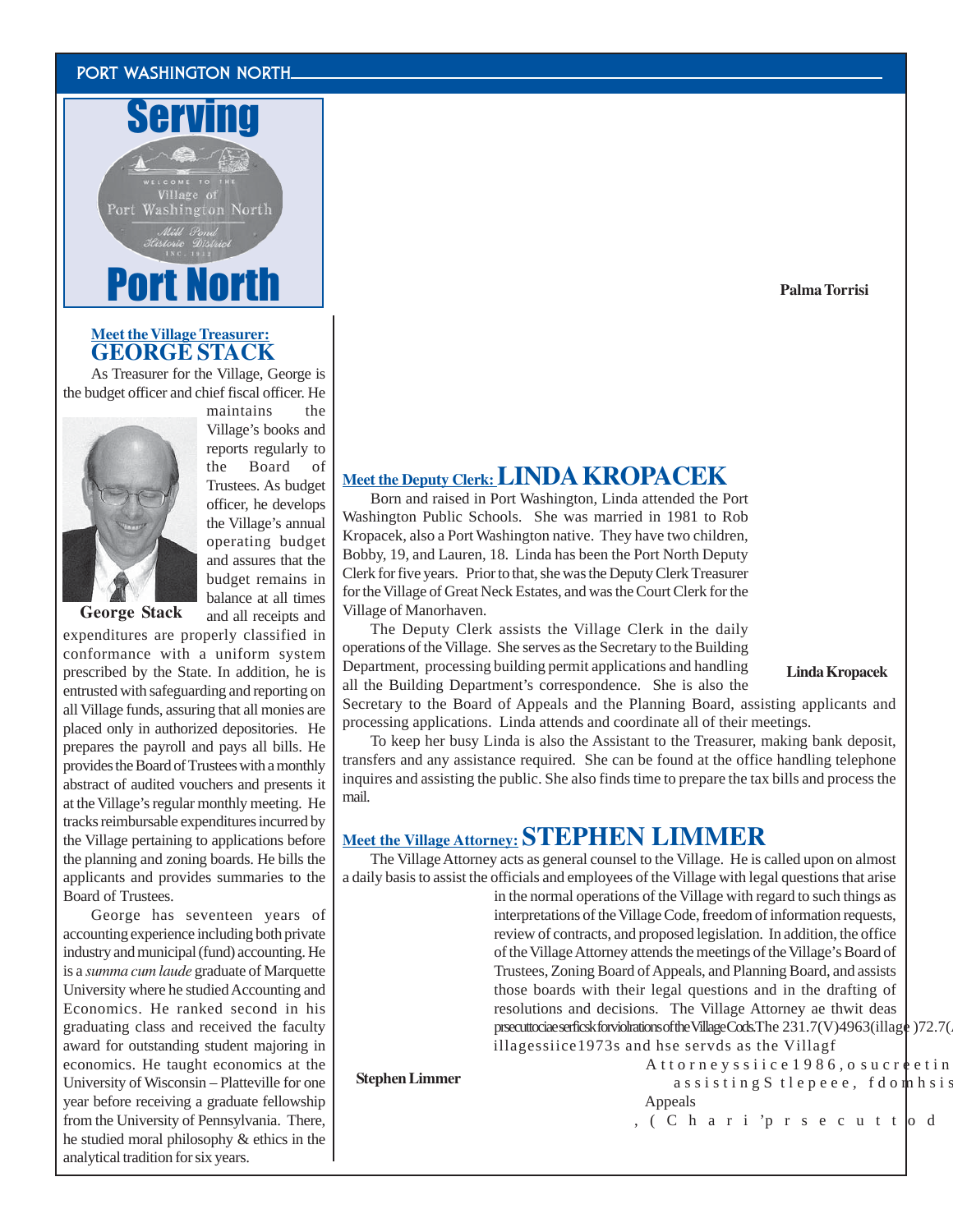### Port Washington North **page 4**





**The dedication of the Star Class Keel monument (above) at Pellegrino Park, (l-r): Walter "Duke" Dayton, Tom Pellegrino, Bob Weitzner, Gould "Stretch" Ryder.**

### Plants, Benches, A Clock, & Now A Keel

Pellegrino Park, the lovely waterside oasis with the antique clock you drive by daily, was the site of a dedication ceremony recently. The park, located diagonally across from Mill Pond, opposite Tease restaurant and next to Barbara Johnson Park, is now home to a Star Class Keel monument installed by the Nautical Center of the Port Washington Library.

Mayor Thomas Pellegrino and Trustee Robert Weitzner, Gould "Stretch" Ryder from the Nautical Center, Walter "Duke" Dayton, past commodore of the Port Washington Yacht Club, and many other members of the sailing community were present as the keel was unveiled.

The Star Class Keel monument is an original keel from the Purdy Shipyard that produced many Star Class boats during the early days of this class of boat. The handsome white monument mounted with a bronze plaque was installed at the park, the site of Isaac Smith's Boat yard, which produced the first Star Class boats during the winter of 1910 and 1911. The Nautical Center had been working on this project for several years.

Mayor Pellegrino and the Board of Trustees are thankful to the Nautical Center and all interested parties who made the location of the keel in the park possible. The Village especially wishes to thank Walter "Duke" Dayton, father of Deputy Clerk Linda Kropacek, for having the vision for this project and all the volunteers who contributed their time and energy to make this happen.

### Bits and Pieces

√ Skateboarders at Stop & Shop Plaza have caused serious damage. The planter boxes and walls by the new Radio Shack have been damage due to youngsters who skateboard in the shopping center in violation of Village ordinance. Additional skateboard damage has occurred in the area behind the shopping center in spite of questions of trespass and safety. Please speak to your children and tell them that bicycling, skating and skateboarding are prohibited from shopping centers in Port Washington North.

We hear it might snow this winter. So please let this serve as a reminder that your neighbors use the sidewalks which offer the only safe path for foot traffic for school kids, seniors and us all. It is the homeowner's responsibility to clear the snow off the sidewalk within 24 hours of a snow.

Bob Keane has been appointed Commissioner of Environmental Affairs. Bob a Port resident since '94, has a BS in Civil Engineering and is a registered professional engineer. He's been an environmental consultant for 14 years and has worked for Walden Associates (Oyster Bay) for the past seven. He represents the Village on the Manhasset Bay Protection Committee and prepared the Village's first annual storm water report to the NYSDEC last year.

### Improving Shore Road

We are pleased to announce that Port Washington North has been awarded a grant of \$280,200 for the improvement of Shore Rd., under the NYS Department of Transportation Local Safe Streets and Traffic Calming Program

The grant written by Deputy Mayor Bob Weitzner provides for traffic calming and pedestrian/bicycle safety crossing along and across Shore Road. Concepts such as traffic medians, new and improved crosswalks, and continuous speed monitoring devices are some of the improvements being considered.

The Village has hired the engineering firm RBA Group to coordinate the project. Work is projected to begin by the summer of 2005. Meetings with neighboring municipalities, special districts, special interest groups, and local residents will take place for input prior to any plan being finalized. The Village will notify the community once a meeting date has been established.

Once completed, this project will make Shore Road safer and more enjoyable for drivers and pedestrians alike.



**North in Stop & Shop Plaza. Radio Shack will now serve your computer and electronic needs much closer to home.**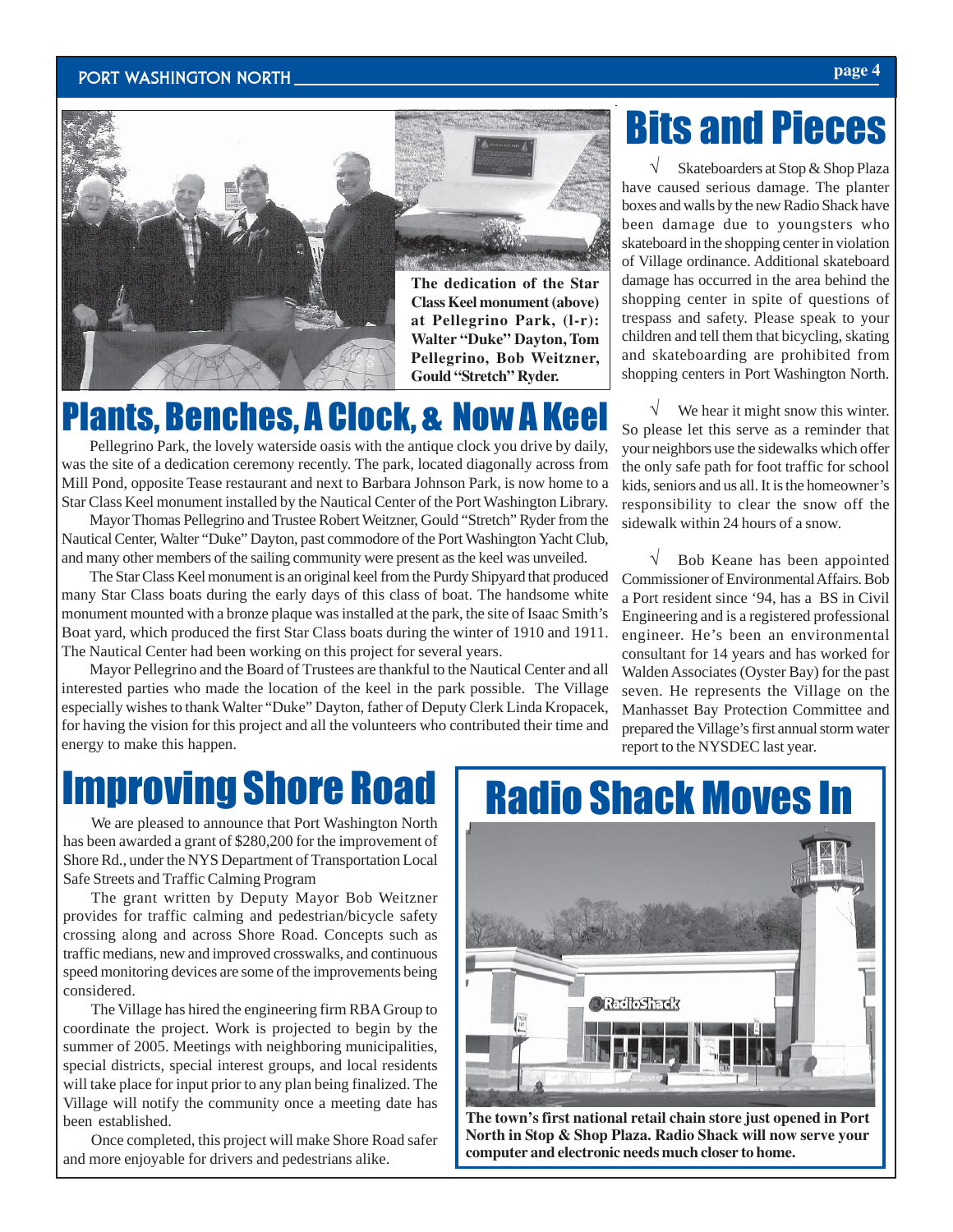### The Inside Scoop: The Village Club, Big Box Stores

#### **By MICHAEL SCHENKLER**

Greetings – welcome to the Port North version of a political column I pen for my

weekly newspaper in Queens. Weekly in my workday life, I try to relate to my readers the inside story of what really goes on in government.

much. Committed both The logo from my weekly As a Trustee of Port North, I hope to offer you at least as personally and professionally to open government, I share with

you my perceptions and take on two dramatic issues of concern to our village: the Village Club and the prospect of large box retailers moving into the Channel Drive industrial area.

In both cases, I have good news, but I'm also concerned that hard work and vigilance will be required to ensure positive ends.

Let me explain.

#### **THE VILLAGE CLUB**

I've had the privilege of chairing the Village Club Commission. It has been an eventful time in working to make the dream a reality.

We have received more than 200 returns of our Village survey and more than 90 percent of the residents endorsed the Village Club. Other significant results of the survey can be found in a box on this page.

We were hoping by now to announce that the eight-acre parcel was deeded to the Village as part of the Mill Pond Estates development. However, the developer has moved slowly but negotiations indicate we

should take title any day now. The Mill Pond developer who originally agreed to build the club has now backed out of that offer and

> leaves the Commission with the challenge of hiring an architect, project manager and builder to bring our club to life.

> Our Village Club will be more than a Club the building will also be our new Village Hall. In addition to the \$875,000 to be contributed by Mill Pond Acres Acres, the Board of

Trustees has negotiated an additional \$125,000 to bring the Village Hall and the Village Club into our own building, on our own land. The Board recently set aside all of those non-tax funds -- \$1,000,000 -- to complete this exciting project.

As we anticipate the transfer of title, the commission will again begin to meet to plan its task of hiring an architect and project manager to see the project realized. Anyone in the Village with expertise or experience in this area, please offer to help by e-mailing me at news@portwashingtonnorth.org.

Although we won't make the summer of 2005 with our own land, \$1 million dollars and the support of the residents, the Board of Trustees looks forward to 2006 and the future Port North with a new Village Hall and a new Village Club.

See you at the pool!

#### **BIG BOX STORES**

Rumors can be scary! Let me try to deal with one that has been buzzing around town.

| <b>Village Club Survey</b><br>A sampling of the tabulation of the survey: |          | <b>WANT CLUB</b><br><b>WILL JOIN</b>                      |             | not sure<br><b>ves</b><br>90%<br>$5\%$<br>26%<br>67% | $\mathbf{n}\mathbf{o}$<br>$5\%$<br>7% |
|---------------------------------------------------------------------------|----------|-----------------------------------------------------------|-------------|------------------------------------------------------|---------------------------------------|
| want/would use<br>pool                                                    | %<br>94% | <b>PROFILE</b> of respondents<br>have children 16 & under | $\%$<br>61% | Age of resp                                          | $\%$                                  |
| tennis                                                                    | 63%      | $child$ (ren) over 17                                     | 11%         | over 70<br>$60 - 70$                                 | 12%<br>15%                            |
| lounge chairs                                                             | 82%      | nanny living with them                                    | 2%          | $50 - 60$                                            | 21%                                   |
| basketball                                                                | 52%      | parent(s) living with them                                | 3%          | $40 - 50$                                            | 29%                                   |
| kids playground                                                           | 51%      | adult sibling with them                                   | 2%          | $30 - 40$                                            | 20%                                   |
| snack bar                                                                 | 73%      | single head of household                                  | 14%         | $20 - 30$                                            | 2%                                    |
| year round                                                                | 83%      | singles head w. kids                                      | $4\%$       | Pay xtra for                                         | %                                     |
| summer only                                                               | 17%      | singles head no kids                                      | 10%         | restaurant                                           | 30%                                   |
| weekend only                                                              | 24%      | 3 generations in house                                    | 2%          | tennis bubble                                        | 28%                                   |
| during the week                                                           | 76%      | Twins                                                     | 5%          | pool enclosure                                       | 47%                                   |

**Programs wanted** (in order) Yoga/Aerobics, Teen Center; Art & Cultural Programs, Children's center, Homework Help, Hobbies, Board Games/ Card Room, Community Art Gallery

Those of you who have heard that Home Depot is buying the Thomson property and building one of its Big Home Improvement Centers, relax.

I don't think it's going to happen and here's our involvement in the ongoing process.

I received a call from a friend telling me that the folks from Corporate Home Depot would like to chat. With the consent of the Mayor, I invited them to my *Queens Tribune* office for an informal meeting, where they proceeded to inform me of their option to buy Thomson and their plans to build a Home Depot there. They were professional, skilled and armed with plans, law and experience.

I was firm in my resolve that such a store would not be welcomed in Port North and that the resultant traffic exiting from Channel Drive would be devastating for Shore Road. They requested a formal meeting with the Board of Trustees.

The Board of Trustees was resolute in our opposition to their plans and the Mayor asked Steve Cohen and me to head up our effort. Steve and I met with Home Depot at Village Hall and expressed our absolute opposition. The Board drafted and subsequently passed new legislation preventing Home Centers, Distribution Centers, and Wholesale or Retail Stores from being in the Industrial Zone.

We have been told, for the moment, the Home Depot option is not being pursued by Thomson.

Cognizant of the litigious nature of developers and the precarious zoning game, we have reached out to Thomson's owners, the multinational Danaher Industries. Steve Cohen and the Mayor had an initial meeting and Steve has taken the lead in urging Danaher to develop a plan that would be palatable to our Village.

Aware of the traffic and environmental impact of many of the allowed uses, Steve and I have been designated to try to work with Danaher to develop a plan that would least impact the Village and preserve the Thomson lawn for the Village's future.

We have met with their corporate representatives and await their proposal. The Board remains vigilant in its effort to preserve the quality of life in Port North.

**You can reach Mike Schenkler at: news@portwashingtonnorth.org**

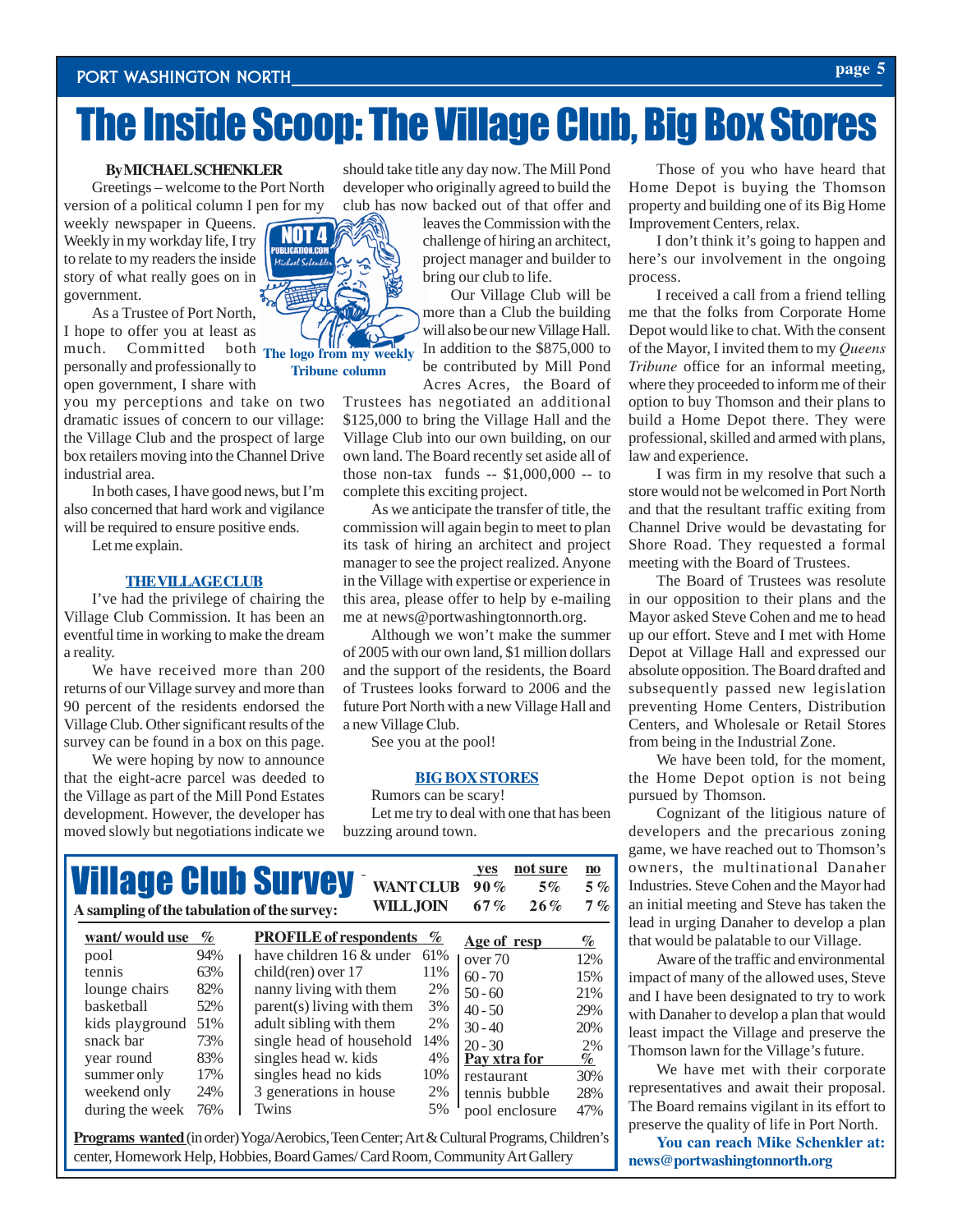### **VILLAGE OF PORT WASHINGTON NORTH NEW FEE SCHEDULE ONE & TWO-FAMILY DWELLINGS, ACCESSORY STRUCTURES & ALTERATIONS:** \$150 + 1% OF CONSTRUCTION COST. (New construction calculated at \$150 per sq.ft & alterations \$75 per sq. ft). CERTIFICATE OF OCCUPANCY: \$50.00<br>AMENDMENTS OF PERMITS: \$150 & \$150 & 1% OF ADDITIONAL CONSTRUCTION COSTS.<br>\$150 FOR 6 MONTHS. **EXTENSION OF PERMIT:** TO LEGALIZE CONSTRUCTION: \$300+1% OF CONSTRUCTION COST COMMENCEMENT OF WORK AFTER FILING PERMIT APPLICATION BUT PRIOR TO ISSUANCE OF PERMIT: TO BE DETERMINED BY BUILDING DEPT. **ALL OTHER BUILDINGS & STRUCTURES** \$150 + 1% OF CONSTRUCTION COST. (New construction calculated at \$150 per sq. foot & alterations \$75 per sq. foot). CERTIFICATE OF OCCUPANCY: \$75.00<br>AMENDMENTS OF PERMITS: \$150 + \$150 + 1% OF ADDITIONAL CONSTRUCTION COSTS.<br>\$250 FOR 6 MONTHS. EXTENSION OF PERMIT:<br>TO LEGALIZE CONSTRUCTION:  $$300+1%$  OF CONSTRUCTION COST. COMMENCEMENT OF WORK AFTER FILING PERMIT APPLICATION BUT PRIOR TO ISSUANCE OF PERMIT: TO BE DETERMINED BY BUILDING DEPT. **ALARM PERMITS** \$25.00 **DEMOLITION PERMITS** 1 & 2 FAMILY DWELLING OR A STRUCTURE ACCESSORY THERETO \$100.00 ALL OTHER STRUCTURES \$200.00 **FENCE PERMITS** \$75.00 – NEW FENCE; \$50.00 – REPLACEMENT **MOVE BLDG. OR STRUCTURE** \$200.00 **PLUMBING PERMITS & DRAINAGE WORK:** \$100 – 3 FIXTURES & \$10 EACH ADDITIONAL FIXTURE. **GAS FIRED EQUIPMENT** GAS FIRED PIPING \$75.00 CERT. OF OCCUPANCY/C.O.C. CONSTRUCTION COST LESS THAN \$1,000 \$50.00<br>CONSTRUCTION COST MORE THAN \$1.000 \$75.00 CONSTRUCTION COST MORE THAN \$1,000 \$75.00<br>GAS & OIL BURNER PERMITS \$75.00 GAS & OIL BURNER PERMITS **OUTDOOR WATER POOL & HOT TUBS** \$50.00 (WATER DISPOSAL CERTIFICATION) (WATER DIST. APPROVAL) POOL/HOT TUB RENEWALS \$50.00 **CERTIFIED CERTIFICATE OF OCCUPANCY OR CERTIFICATE OF COMPLIANCE SEARCH** 1 & 2 FAMILY \$50.00 ALL OTHER PROPERTIES **SIGN PERMIT/RIGID CANOPY \$75.00 ROAD OPENING PERMITS** \$250.00 – for 4 months & \$10 per day thereafter. **SIDEWALK/CURB, CURB-CUT OR DRIVEWAYAPRON:** \$100 .00 **DEPOSIT MATERIAL ON PUBLIC WAY** \$50.00 FOR 3 DAYS & \$10 P/DAY<br>DUMPSTER PERMIT \$50 FOR 3 DAYS \$10 EACH ADDI \$50 FOR 3 DAYS \$10 EACH ADDITIONAL DAY. **BOARD OF TRUSTEES & BOARD OF APPEALS** \$200.00 FEE & \$3,000.00 DEPOSIT FENCES – 1 & 2 FAMILY HOUSES \$25.00 AREA - EXISTING 1 & 2 FAMILY OR ACCESSORY STRUCTURE \$100.00 & \$750 DEPOSIT ALL OTHER APPLICATIONS \$200.00 ENVIRONMENTAL IMPACT STATEMENT MAY BE REQUIRED \$4,000.00 DEPOSIT IN ALL OTHER CASES \$2,000.00 DEPOSIT **PLANNING BOARD** SUBDIVISION – Preliminary Approval \$300.00 – Final Approval **\$300.00** plus \$300 for each plot shown

SITE PLAN – New construction  $$200 - 1<sup>st</sup>3$  acres, \$25 per acre,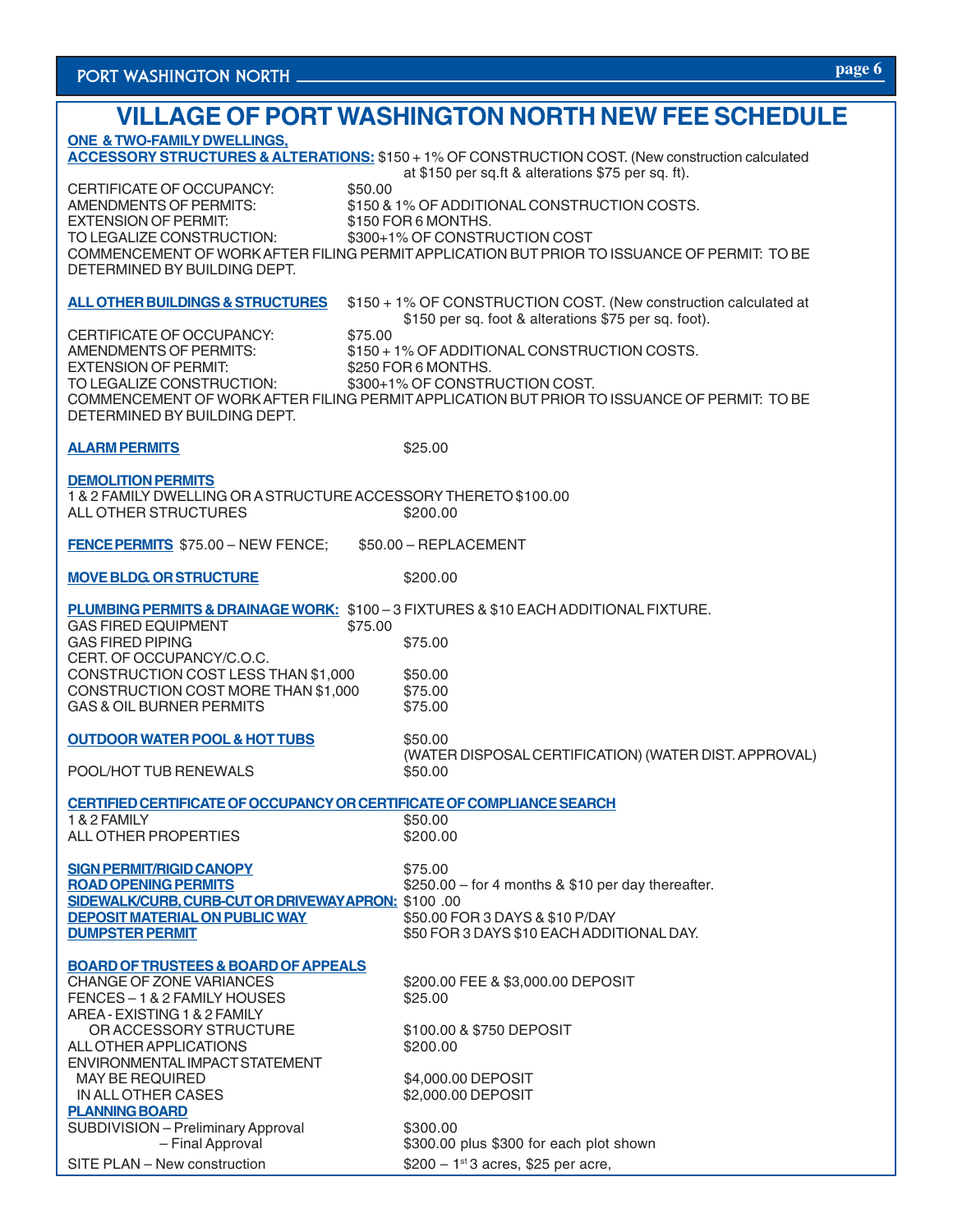### PORT WASHINGTON NORTH *page*  $\frac{1}{2}$

### Sisina: A New Trattoria



**On the site of the former Bossa Nova, Port North's gracious restaurateur Michael Tizzano has opened a new Italian Trattoria named for his mother.**

# Stop & Shop's New Sidewalk

The Shore Road sidewalk will get better. We promise, and so does Stop & Shop.

The narrow asphalt sidewalk along Shore Road in front of the new Super Stop & Shop is only temporary and very soon, change will be under foot.

Stop and Shop and the Village have worked together to update the original sidewalk plan to replace the exact sidewalk that existed before the store was built. The narrow concrete walkway with utility poles and a fire hydrant directly in its path, situated right up against Shore Road will be a thing of the past. After many months of planning, Stop & Shop and the Village came up with an updated plan calling for a 5-foot, wine-colored, stamped concrete walkway, with a 3-foot utility strip separating it from Shore Road.

The new sidewalk will meander around the utility poles, creating an open, free-flowing pathway that, when combined with the battery park lantern lighting currently in place, will be beautiful to look at and a delight for the pedestrians to use. Included in the plan are enhanced crosswalks and handicap aprons along each of the store's two entrances as well as two benches facing the waterfront.

The total cost of the improved project is being absorbed by Stop & Shop as part of its commitment to be a good corporate neighbor.

"We appreciate the support the community has given our supermarket. We are delighted to be a part of Port Washington and thrilled to give something back to its residents in the form of this enhanced streetscape," said Stop & Shop Vice President Frank Maglio who worked on the project with Deputy Mayor Bob Weitzner. Weitzner added, "What makes this plan so special is that it will blend in well with our future Bay Walk Waterfront Park that will be constructed across the street.

The Board of Trustees wishes to express the gratitude of the Village of Port Washington North and the Port Washington community, to Stop & Shop for its generosity in supporting and funding this project.

### **ESTS WANTED** please submit your contests to news@portwashingtonnorth.org

## Record Management

The Village of Port Washington North was awarded \$11,032 under the Local Government Records Management Improvement Fund (LGRMIF). The proceeds from this grant will be used to supplement the Village's archiving and file management project that is underway. The Village's highest priorities are to produce a backup of all vital files in case of fire/ water damage, theft or misplacement, and to improve the way our files are kept and accessed by the Village's staff and its residents.

The Village is currently interviewing companies who will perform the task of digitizing our property record files. They will then put this data into a data-referencing program. Once this task is completed, the Village will move forward with the purchase of software that will enhance our office's ability to access, digitize, disseminate, and print documents.

 I am thrilled we got this grant award for our Village. This money will go a long way to help pay for the services needed to safeguard our vital documents and improve the way we access and use them." Said Deputy Mayor Bob Weitzner, who is coordinating the project.

### Contest Results

#### **WINNER OF DINNER FOR 2 AT SISINA, TERESA COSOLITO**, Avenue B.

**Honorable Mention:**Linda & Walter Brunner, Janet Chudd, Jonny & Lisa Schechner, Jane Weitzner

#### **ANSWERS**

- 1 Lengthy Shore = LONG BEACH
- 2 Sunrise Field = EAST MEADOWS
- 3 Monarch's Dot = KINGS POINT
- 4 Wine President = PORT WASHINGTON
- 5 Additional Wealth = MORICHES
- 6 Droopy Port = SAG HARBOR
- 7 Jump Pig = HAUPPAGUE
- 8 Old Lamb Village = MUTTONTOWN
- 9 Hairless Victory = BALDWIN
- 10 Sunset Fruit = WESTBURY
- 11 Ordinary Scene = PLAINVIEW
- 12 Ocean Car = SEAFORD
- 13 Smart Liquids = BRIGHT WATERS
- 14 Rocky Stream = STONYBROOK
- 15 Taxless Harbor = FREEPORT
- 16 Ben's Geometric Figure = FRANKLIN SQUARE
- 17 Animal Playground = DEER PARK 18 Cold Mouth = ISLIP
- 19 Jamaican Speaks = MONTAUK
- 20 Partially Empty Fields = HALF HOLLOW HILLS
- 21 Liz Bookleaf = BETHPAGE
- 22 Red Neck Town = HICKSVILLE
- 23 Core Stretch = CENTEREACH
- 24 Mend Swine = PATCHOGUE
- 25 Eastern Dot = ORIENT POINT
- 26 Envious Harbor = GREENPORT
	- *-contest submitted by Bill Klein*